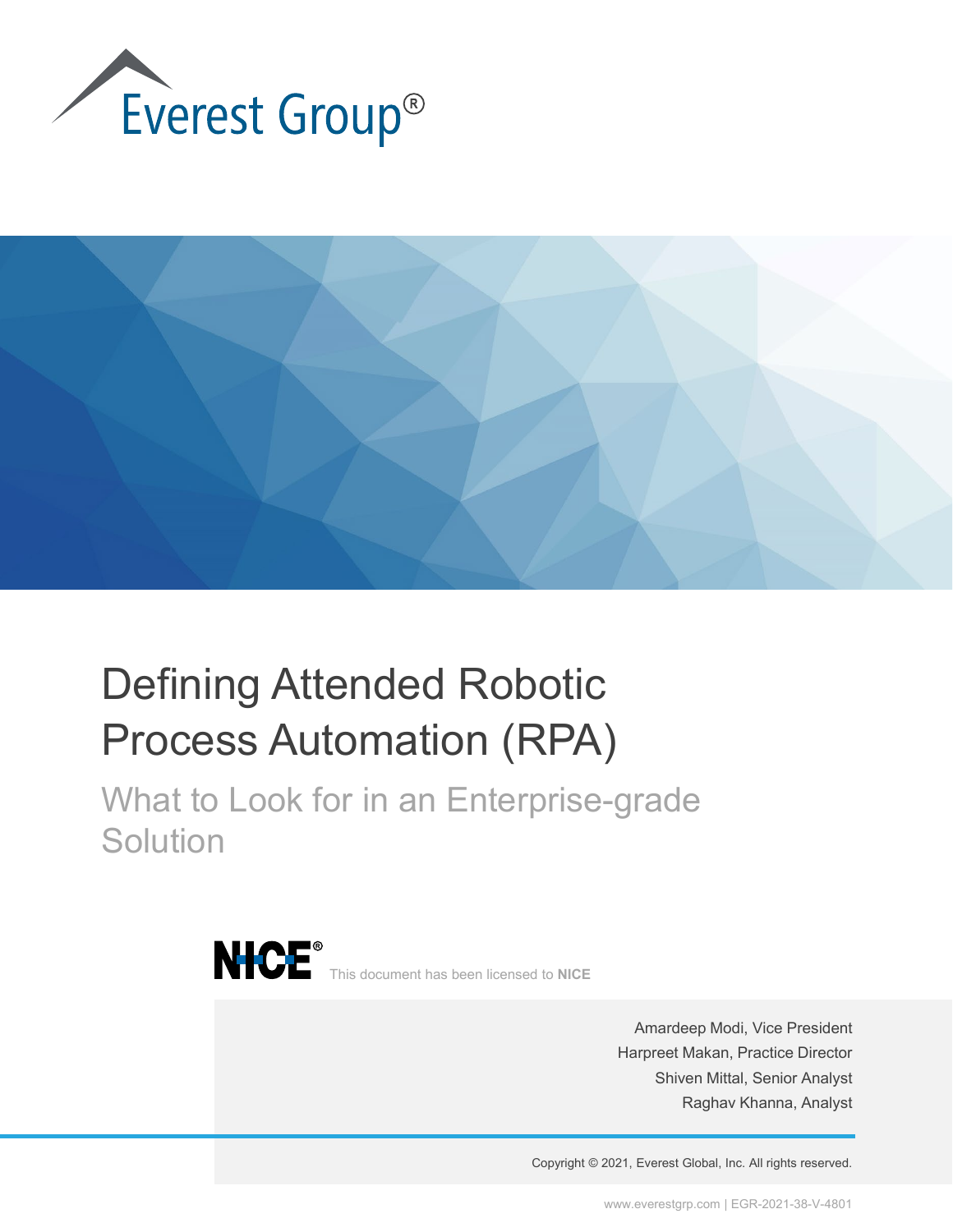# **Contents**

| Introduction                                                                        | 03 |
|-------------------------------------------------------------------------------------|----|
| Research methodology                                                                | 04 |
| Introduction to attended RPA and key drivers<br>of adoption                         | 05 |
| Key characteristics of an enterprise-grade<br>attended RPA solution – what matters? | 07 |
| Other provider capabilities that matter to<br>enterprises                           | 15 |
| Key barriers to adopting/scaling attended RPA                                       | 17 |
| Best practices for successful adoption                                              | 19 |
| Conclusion                                                                          | 20 |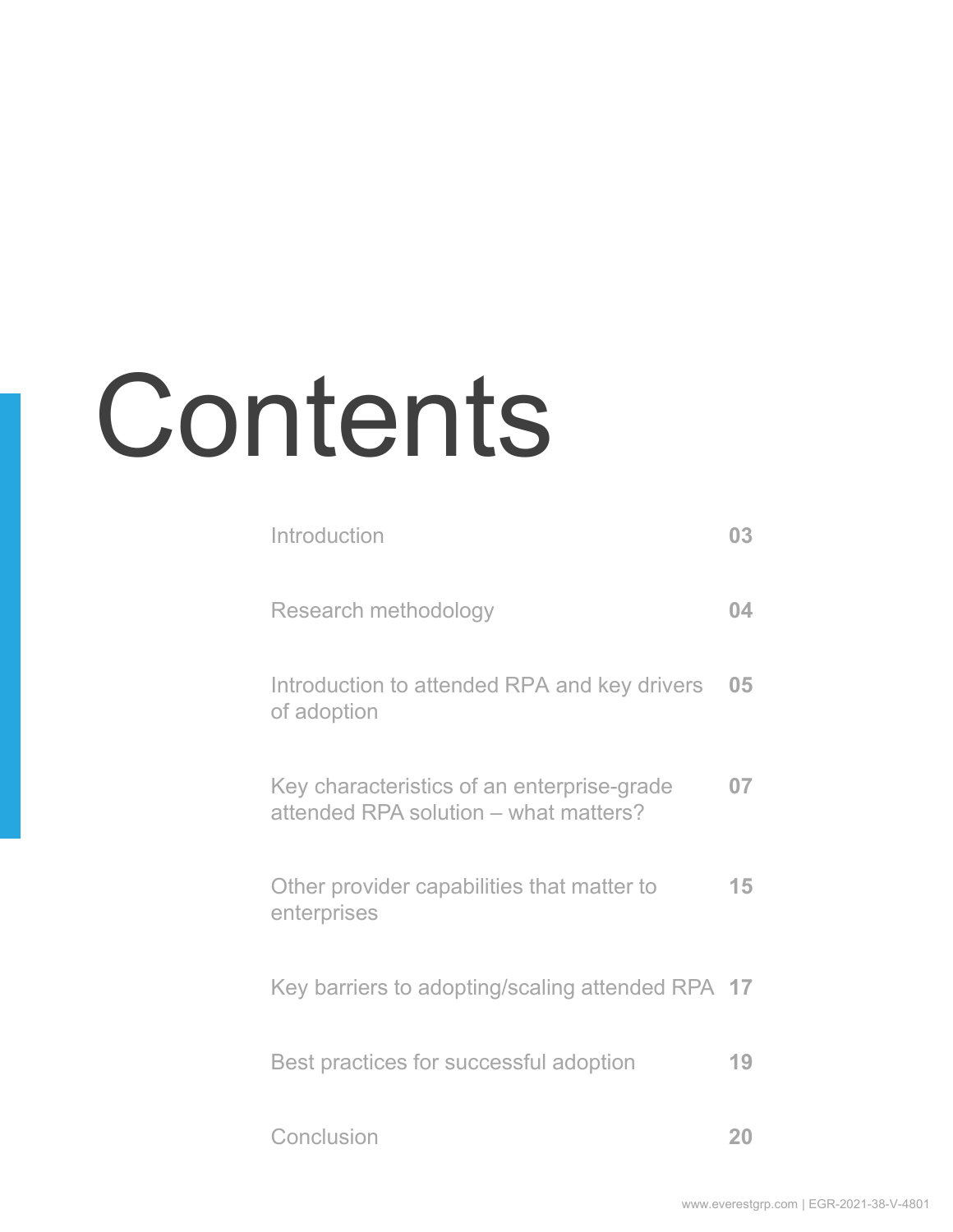## <span id="page-2-0"></span>Introduction

Robotic Process Automation (RPA) is a key enabler of enterprise automation. With COVID-19 posing an existential threat to businesses, automation emerged as a vital lever to ensure business resilience and agility. While reducing cost and driving operational efficiency have been key drivers of adoption of RPA, there has been a distinct shift in enterprise priorities in the last 12-18 months. Today, given the precipitating talent shortage across industries, organizations are increasingly focusing on improving employee experience / engagement as they start to realize the connected benefits associated with doing so.

As organizations look to drive enterprise-wide adoption of automation technologies to improve value realization, demand for attended RPA is rising. Attended RPA enables enterprises to democratize the use of automation by providing employees with their own personal digital assistants or robots on-demand to automate mundane repetitive tasks, which helps to increase employee productivity and improve experience by enabling them to focus on more value-adding work. While unattended and attended RPA work in concert for several use cases, these modes of RPA encapsulate different automation elements for different purposes. Hence, the technological capabilities required in an attended RPA solution are different from those in unattended RPA.

As enterprises seek to drive greater value from attended RPA, they face with multiple questions ranging from the scalability and security of the attended RPA solutions to ease of use for business users. Although understanding of attended RPA is increasing on the supply side, with technology providers adding new features to their solutions, there are varying perspectives on what an enterprise-grade solution should include. To understand the most important product capabilities for enterprises in an attended RPA solution and what other provider capabilities matter the most to them, Everest Group surveyed enterprise executives and RPA practitioners across organizational sizes and industries.

#### **This report combines the findings from the survey and select in-depth interviews, as well as Everest Group's ongoing research and IP on RPA, to provide insights around the following:**

- Introduction to attended RPA and key adoption drivers
- Key characteristics of an enterprise-grade attended RPA solution understanding enterprise preferences and the relative importance of various product capabilities
- Other provider capabilities, beyond the technological dimensions, that contribute to making an attended RPA solution enterprise-fit
- Key barriers to adopting/scaling attended RPA
- Best practices and key success factors to drive enterprise-wide adoption of attended RPA

The research explores the attended RPA journey from an enterprise practitioners' perspective and identifies capabilities that matter most to enterprises. It also looks at how mature enterprises have deployed attended RPA at scale to provide insights into the product capabilities for which enterprises have a greater preference.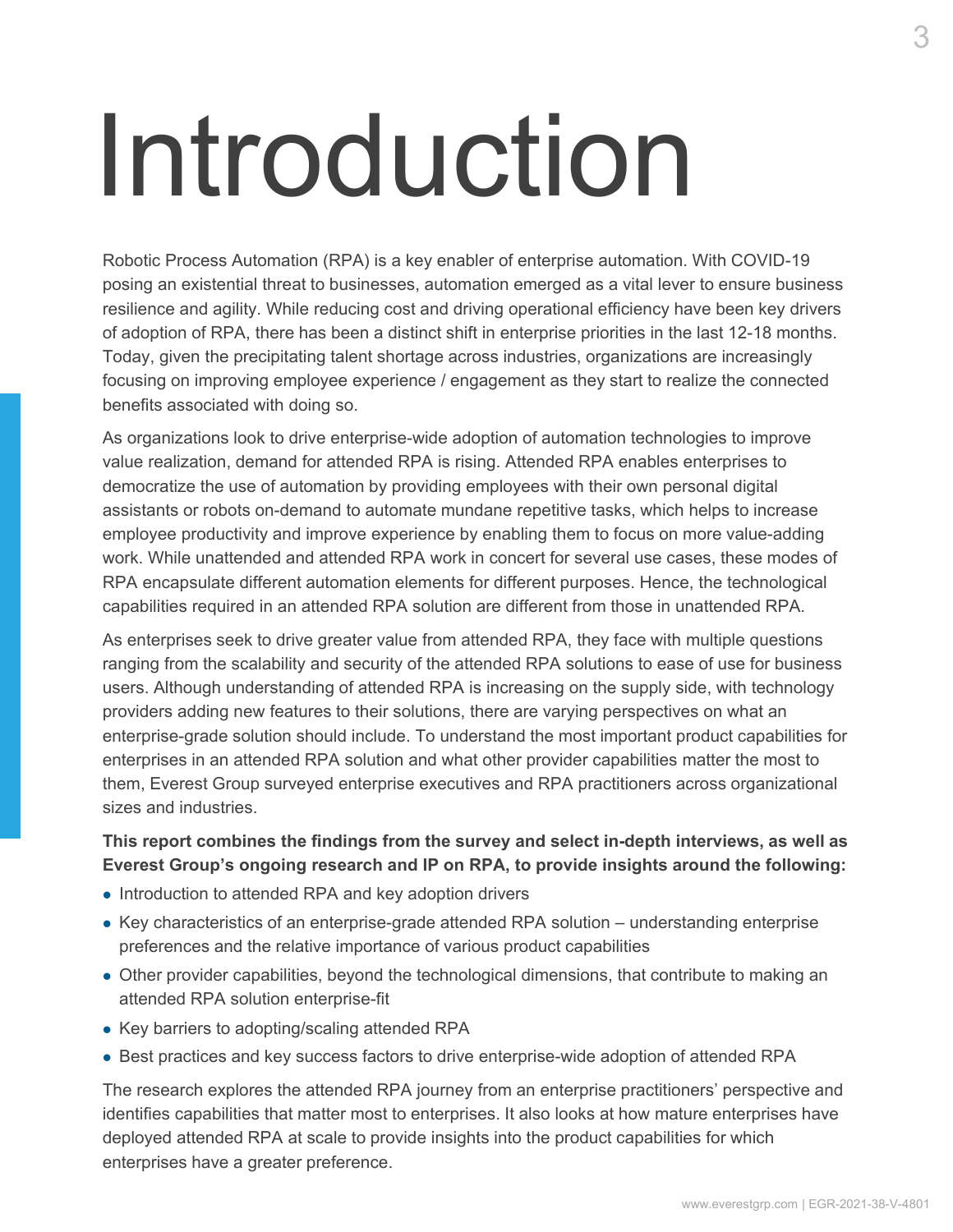## <span id="page-3-0"></span>Research methodology

All of the enterprises included in this research have annual revenues of than US\$1 billion and have been on their automation journeys for at least a year. All of the executives whom we interviewed lead some aspect of their enterprises' automation ecosystems; their titles include head of the automation Center of Excellence (CoE), head of digital transformation, head of GBS automation, director IT – intelligent automation, lead solution architect – RPA, and head of contact center.

Of the 47 enterprise participants, we identified the 14 enterprises as mature adopters based on the overall duration of, and total investment in, their automation programs, stage of attended RPA adoption (scalingup or steady-state), and the number of attended RPA licenses (more than 200). Additionally, we gathered input from five enterprises that have adopted unattended RPA but not attended RPA, to understand the barriers/challenges inhibiting attended RPA adoption.

Exhibit 1 shows the distribution of the 47 participating enterprises across industries and based on total organization revenue. It is important to note that the respondents' collective profile does not represent the global landscape of attended RPA buyers but is only evident of the sample considered for this study.

#### **EXHIBIT 1**

Distribution of profiles of respondents by industry and revenue Source: Everest Group (2021)

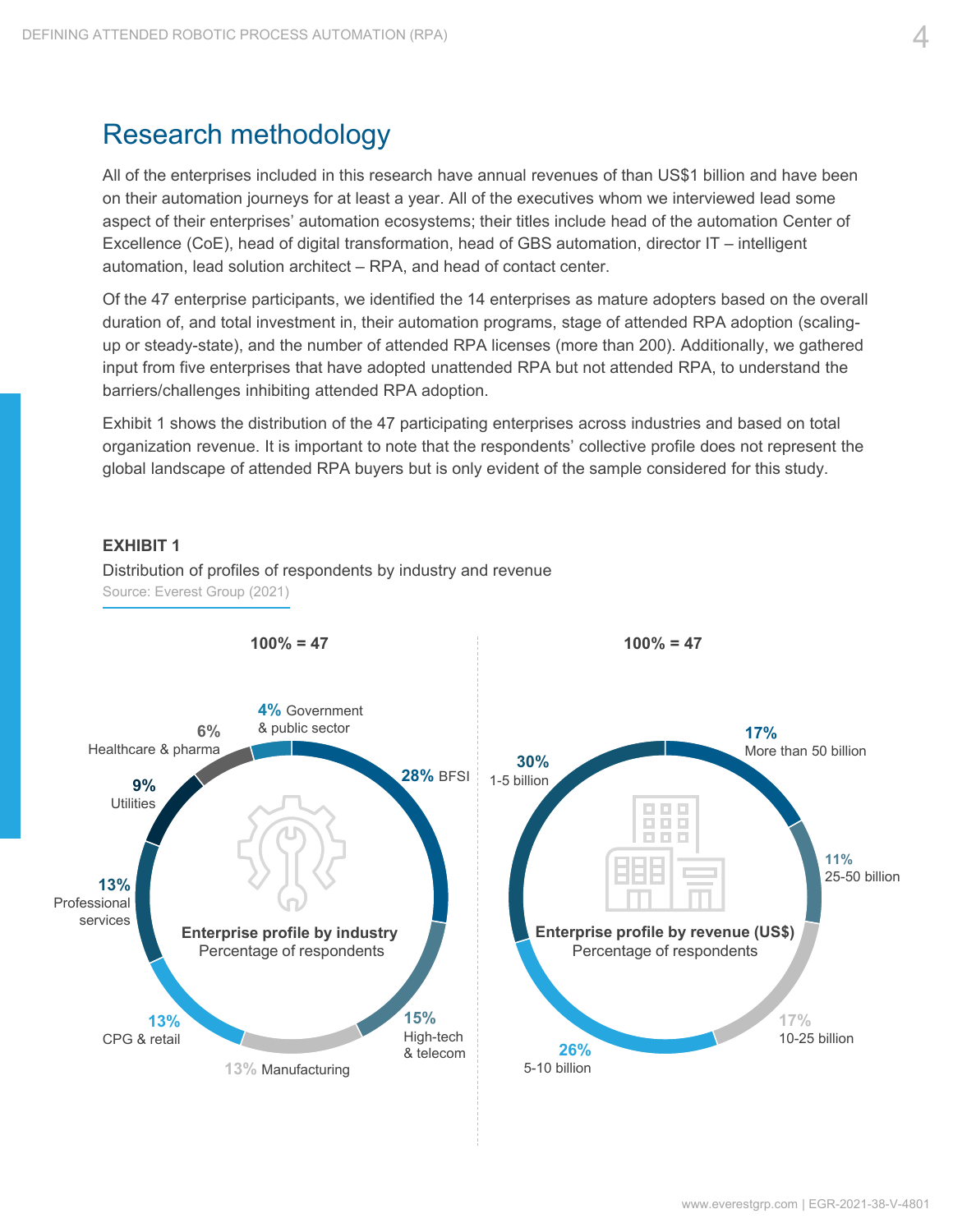## <span id="page-4-0"></span>Introduction to attended RPA and key drivers of adoption

#### The types of RPA solutions

RPA refers to a software program designed to mimic human actions to automate repetitive business tasks. There are different categories of RPA solutions and – based on the specific needs and use cases – enterprises can select the solution best suited to serve their purposes.

#### **Unattended RPA**

Unattended RPA refers to robots that do not require specific triggers or user interaction to initiate execution and can be deployed on virtual machines on-premises or in the cloud. In unattended RPA, the robots are deployed on a centralized server from which they can be controlled and monitored through a central control room/orchestrator. These automations are typically scheduled/queued to run periodically. As RPA technology continues to evolve with a host of advanced capabilities to help enterprises scale adoption, several new product capabilities are being added to the unattended RPA solutions, including features such as dynamic load balancing, auto-scalability, multi-tenancy, and support for a SaaS delivery model. To automate more complex, judgment-intensive processes, integrating RPA with AI technologies continues to garner attention from both supply and demand side.

#### **Desktop automation**

Desktop automation is a class of solutions that focuses on improving individual worker productivity by automating simple rules-based tasks. It is deployed on a worker's physical desktop and is triggered ondemand by user actions / desktop events. These tools are used primarily used to aide employees by automating simple tasks at the individual worker level; they cannot be used to automate complex endto-end back-end processes and have limitations in terms of security, flexibility, governance, and scalability.

#### **Attended RPA**

Attended RPA is one step up from desktop automation; it transforms the way enterprises execute employee-level automation. Like desktop automation, attended RPA robots operate as a personal digital assistants to each employee, providing them with near real-time guidance and contextual assistance as and when required to execute a business process. It offers employees the ability to run automation workflows on virtual machines as well as on their desktops. Attended RPA also comes with advanced governance mechanisms to centrally monitor and control robots. Enterprises use attended RPA as a key enabler of seamless, time-critical human-robot collaboration and see features such as background automation as defining aspects of attended RPA.

Advanced guidance features such as a unified desktop screen for automation, contextual triggering of robots, and the ability to create a custom User Interface (UI) for agent guidance, enables RPA robots to assist and work seamlessly with human agents. Attended RPA offloads manual and repetitive tasks such as gathering information from multiple disparate applications from an agent so that employees can focus on higher value work.

Attended RPA has found applications across various areas such as on-the-job training through realtime process guidance, offloading manual and repetitive tasks from customer service agents so that they can focus on offering superior customer experience, and reducing the time to implement changes in processes or policies by modifying attended robots to follow the new process.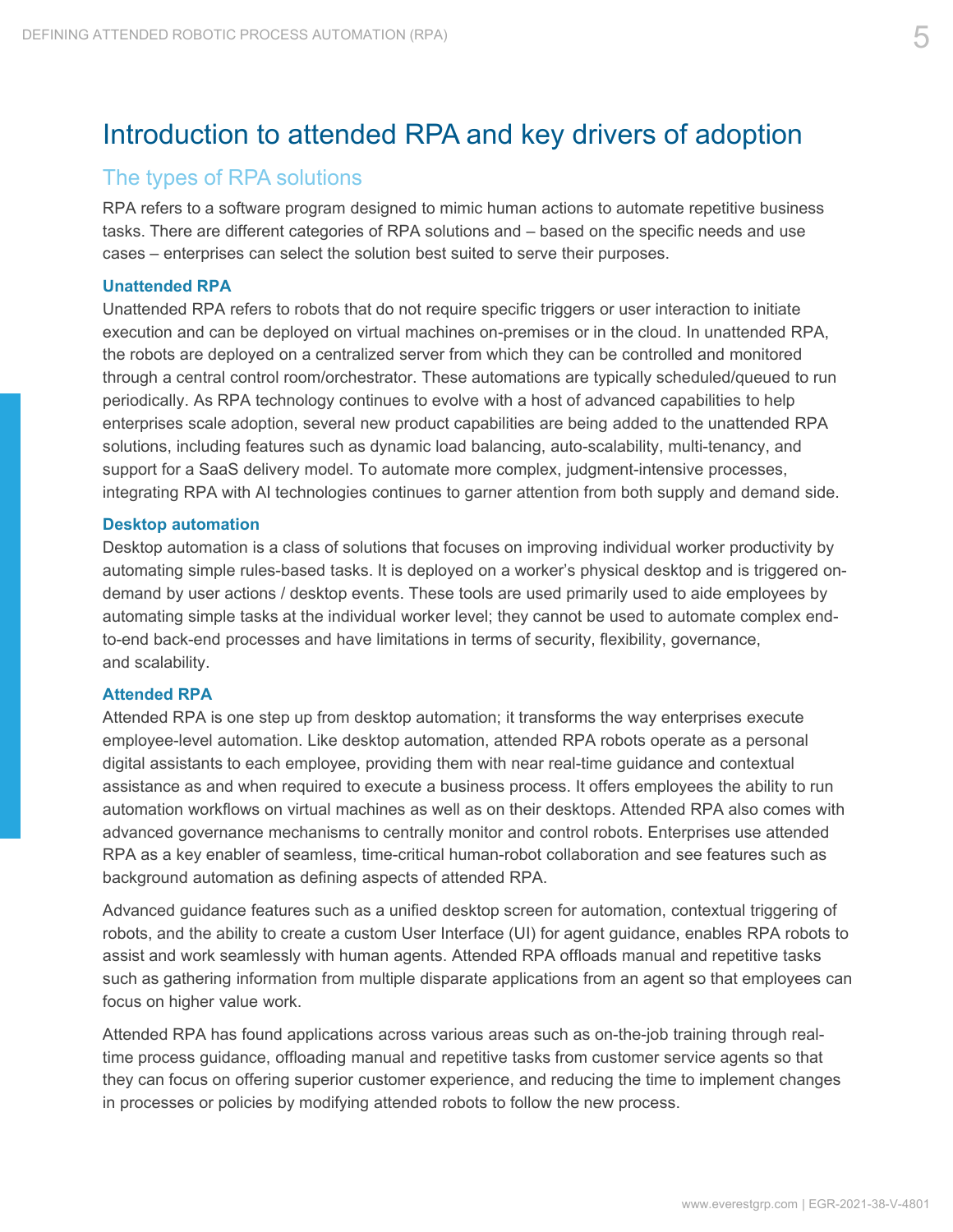### Adoption drivers and benefits of adopting attended RPA at scale

Enterprises can achieve a variety of benefits by scaling up their attended RPA initiatives:

- Strategic impact increased customer satisfaction and superior employee experience
- Cost impact financial savings, number of hours automated, and FTE capacity created
- Operational impact employee productivity, operational efficiency and quality, reduction in turnaround time, and governance/compliance

Exhibit 2 lists the top reasons enterprise participants adopted attended RPA. Key adoption drivers revolve around improving employee productivity, generating cost savings, and increasing operational efficiency. As attended robots offload manual and repetitive tasks from the employees, and interface with them via interactive and intuitive screens, employees become more efficient, resulting in significant cost impact.

While employee productivity is also a key driver for mature adopters, strategic benefits such as improving customer experience/satisfaction and improving employee engagement/experience take precedence over cost savings. Agent guidance features such as unified screen and next-best-action recommendations assist employees in completing processes effectively, while minimizing errors, ensuring faster turnaround time, and indicating the right products/services to offer to the customer, thereby enhancing both employee and customer experience/satisfaction.

#### **EXHIBIT 2**

Key drivers for attended RPA adoption Source: Everest Group (2021)

 $\bigstar$  Top driver for mature adopters

| <b>Key Drivers</b>                | Level of importance (average rating) |
|-----------------------------------|--------------------------------------|
| Employee productivity             | 5.32                                 |
| Cost savings                      | 5.13                                 |
| <b>Operational efficiency</b>     | 5.09                                 |
| Employee experience and guidance  | 5.00                                 |
| Customer experience/satisfaction  | 4.89                                 |
| Process governance and compliance | 4.70                                 |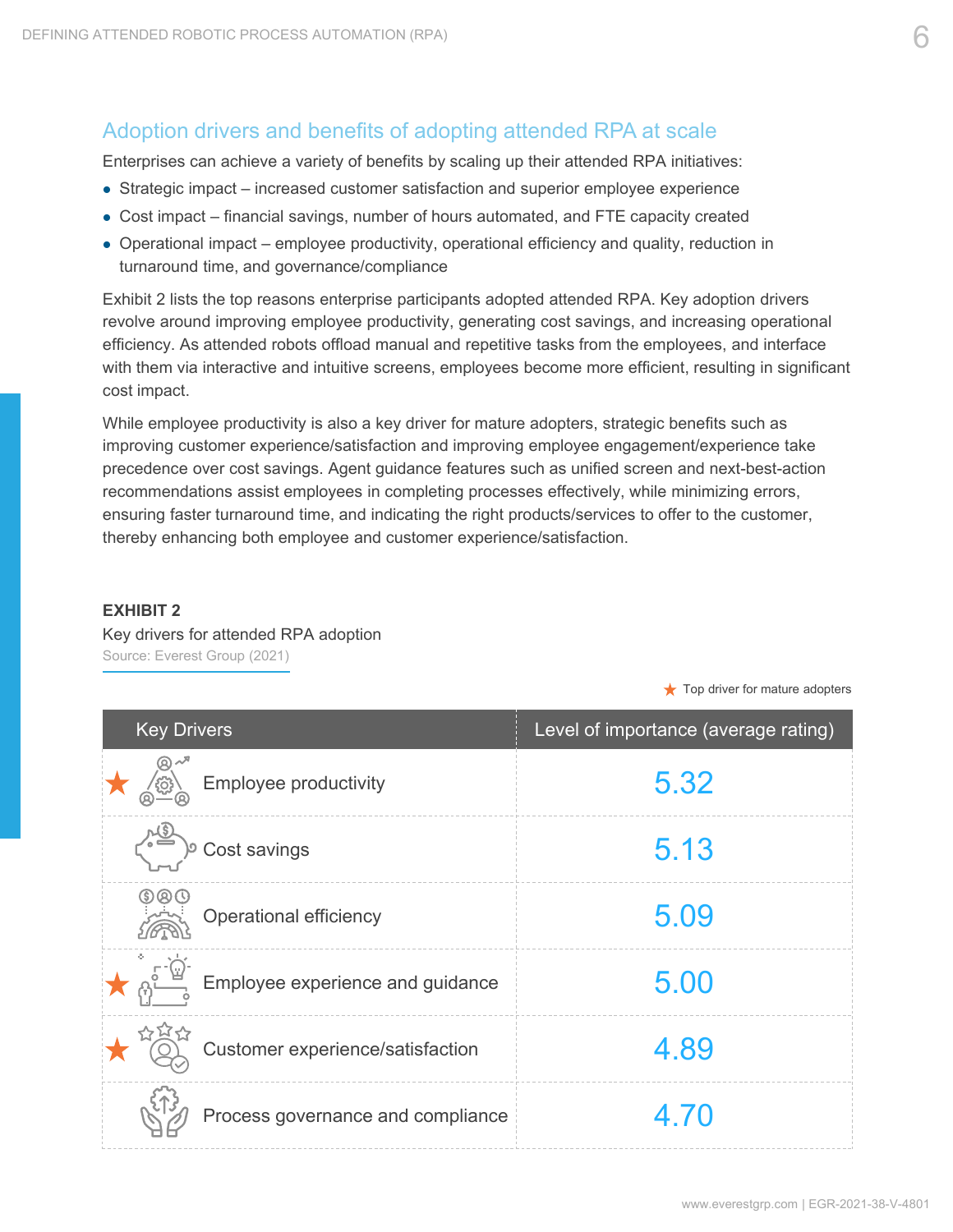## <span id="page-6-0"></span>Key characteristics of an enterprise-grade attended RPA solution – what matters?

#### Key technological dimensions of attended RPA

We grouped the key features of an enterprise attended RPA solution into five dimensions and asked enterprise adopters to rate each on its level of importance:

- Ease of automation development
- Ease of deployment and scalability
- Agent assistance/guidance features
- Data security and governance
- Integration with complementary capabilities

It is not surprising that data security and governance is the most important dimension for enterprises. The significant difference between its average rating and other dimensions' unequivocally demonstrates enterprise emphasis on this topic. The next most important are ease of deployment and scalability and ease of automation development.

However, for mature adopters, agent assistance/guidance surpassed ease of automation development and ranked among the top three most important dimensions along with data security and governance and ease of deployment and scalability. Because mature adopters have spent more time on their automation journeys, they have already invested in developing or gaining access to relevant talent for robot development; as a result, ease of automation development is a given. More sophisticated agent assistance and guidance features are of more importance to them as these product capabilities can contribute to improving employee experience and productivity, a key driver of attended RPA adoption. Exhibit 3 provides details of how participating enterprises, including mature adopters, rated these dimensions. In the next section, we explore each of these dimensions in detail.

#### **EXHIBIT 3**

Key technological dimensions of an enterprise-grade attended RPA solution Source: Everest Group (2021)

| $\bullet$ Top dimension for mature adopters % of respondents who have indicated: | High (5-7)     | Medium (3-4) |                    | Low $(1-2)$ |
|----------------------------------------------------------------------------------|----------------|--------------|--------------------|-------------|
| Key technological dimensions                                                     | Average rating |              | <b>Respondents</b> |             |
| Data security and governance                                                     | 5.69           |              | 82% 17%            | 1%          |
| Ease of deployment and scalability                                               | 5.26           |              | 74% 23%            | 3%          |
| Ease of automation development                                                   | 5.20           | 71% 24%      |                    | 4%          |
| Agent assistance / guidance features                                             | 5.11           |              | 69% 28%            | 3%          |
| Integration with complementary capabilities                                      | 5.08           | 68%          | 29%                | 3%          |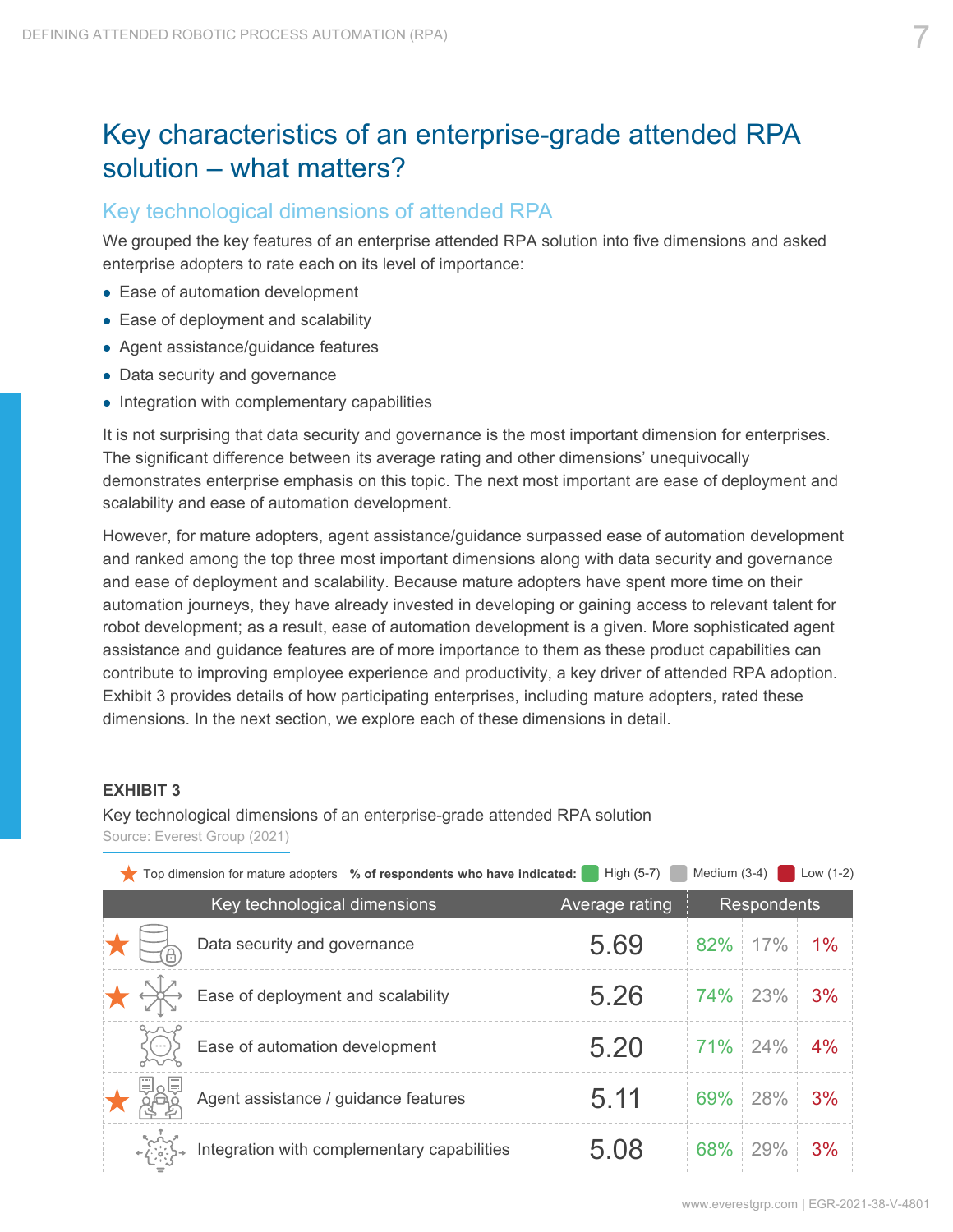### Most important product functionalities across technological dimensions

#### **Data security and governance**

RPA robots are often used to move sensitive data across systems while executing a process. This data can range from customers' confidential Personal Identifiable Information (PII) to system credentials, and any kind of data breach can have major repercussions for enterprises. Therefore, robust security and governance is of paramount importance to enterprise customers when they look for an enterprisegrade attended RPA solution. Furthermore, as attended RPA is more often adopted at the individual user level, where each employee is equipped with a digital assistant to automate repetitive tasks, security features such as audit trails and compliance with security standards are even more crucial as they are used to identify operational errors and subvert fraudulent activities.

Exhibit 4 shows the relative importance of product capabilities in the data security and governance dimension.

#### **EXHIBIT 4**

#### Data security & governance

Source: Everest Group (2021)

| Top dimension for mature adopters % of respondents who have indicated: | High (5-7)     |     | Medium $(3-4)$     | Low $(1-2)$ |
|------------------------------------------------------------------------|----------------|-----|--------------------|-------------|
| Product capabilities / functionalities                                 | Average rating |     | <b>Respondents</b> |             |
| Robust logging of robot activity /<br>audit trails for accountability  | 6.02           | 83% | 17%                | $0\%$       |
| Adherence to IT policy and security<br>standards such as ISO           | 5.85           | 83% | 15%                | 2%          |
| Session and error logs for debugging<br>and problem resolution         | 5.79           | 81% | 19%                | 0%          |
| Support for single sign-on                                             | 5.62           | 85% | 15%                | $0\%$       |
| Out-of-the-box integration with the<br><b>Active Directory</b>         | 5.51           | 77% | 23%                | 0%          |

We explain the top three features in this dimension below.

- **Robust logging of robot activity / audit trails for accountability:** it is imperative to have robust log files to ensure that actions performed by robots can be properly monitored. Reviewing logs / audit trails can help identify abnormal spikes in activity, access of specific systems, and use of privileged accounts/credentials. Log collection, storage, and analysis play a key role in ensuring a company's digital security
- **Adherence to IT policy and security standards:** compliance with the organization's internal security standards and IT policies is a high priority for enterprises as well as authorities in a regulated sector. Any RPA platform that holds qualified security certifications such as ISO and Veracode and is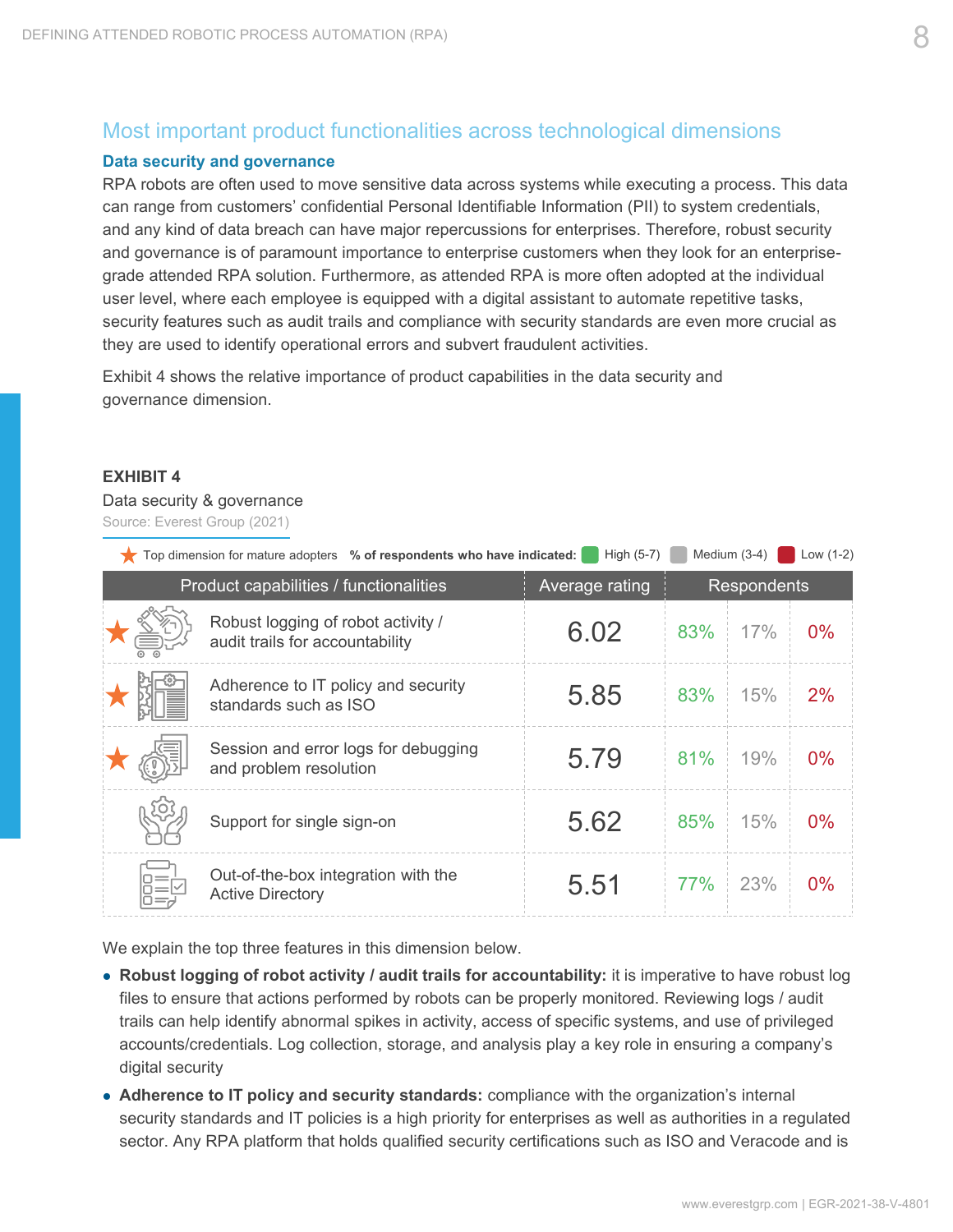compliant with regional regulations such as GDPR and FIPS, is likely to align well with the enterprise's IT policies to provide a secure environment and take less time to implement and deploy. Enterprises might also have to pay heavy fines for non-compliance with the provisions, significantly increasing overhead costs

 **Session and error logs for debugging and problem resolution:** session-level logs are crucial in helping system administrators, support teams, and developers to formulate and enact swift solutions to any errors that might go undetected in the design and testing stages. Comprehensive robot session and error logs along with a near real-time debugging capabilities during the design stage allow developers to quickly identify and resolve issues within a workflow

Our survey found that the top-rated features for mature enterprises are match those above; these security and governance features are critical for all enterprises irrespective of their maturity.

#### **Ease of deployment and scalability**

This dimension encompasses some of the most important product capabilities to move from desktop automation to enterprise-grade attended RPA at scale. The dimension involves robot management features that are considered less important when deploying attended robots on individual desktops for personal productivity, but that become critically important as organizations implement attended RPA at scale with centrally managed automations.

The top-rated features in this dimension are:

- **Ability to execute automation in the background / minimized screens without interrupting the user:** a key aspect of running attended automations on user workstations is that it should not interrupt the user working on the same machine. Typically, when employees are working on their desktops, many applications are minimized. The attended robots must be able to connect into minimized applications while running. The ability to support the Picture-In-Picture (PIP) mode allows users to run attended automations in parallel with the other processes conducted. Attended automation running in the PIP mode runs in an isolated Windows session, allowing the user to use the machine while the process is running. This enables automation in the background while the employee may be working on something else on the desktop
- **Availability of a server component to centrally manage attended robots across multiple desktops:** a centralized server is essential to manage attended automations deployed across several employee workstations. The central control room: offers the ability to monitor the functioning of the attended robots; allows organizations to better manage version control and upgrades to deployed automations; enables secure caching/copying of operational information for robot recovery or exception handling; offers the ability to store logs; and, enables role-based access control. A central server that can manage, monitor, and undertake version upgrades for attended robots is a must-have for enterprises to adopt attended RPA at scale. A centralized application server also enables reusability of robotic workflows and is critical for complex use cases that require attended and unattended robots to interact
- **Ability to execute multiple concurrent/parallel automations / guidance flows on the same machine:** the ability to run concurrent robot executions within the same environment is critical to optimizing the use of attended robots. Several business processes often require the human agent to perform multiple tasks at the same time, many of which can be completed by using attended robots, such as gathering customer information from various applications, updating data in the underlying systems, and sending a confirmation email to the customer. Enabling users to run parallel attended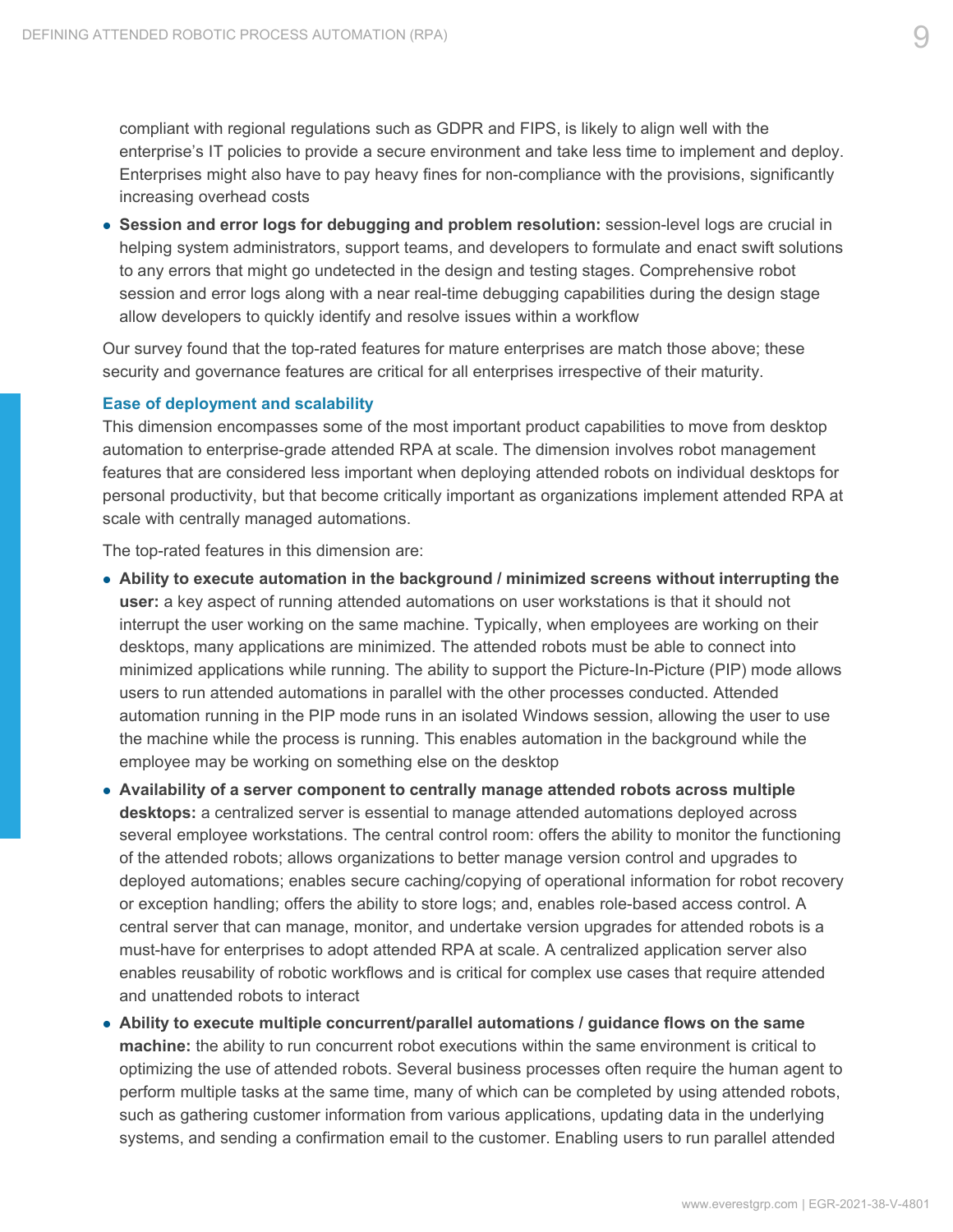automations in the background, executed through different event-based triggers, reduces turnaround time, thereby significantly improving customer as well as employee experience

Mature adopters also rank the functionalities we have discussed above as top product capabilities. Mature enterprises, many of which have deployed unattended robots and are looking to automate relatively complex use cases, have ranked the ability of an attended robot to exchange information with other attended/unattended robots in near real-time highly as well.

Exhibit 5 indicates the relative importance of the product capabilities in this dimension.

#### **EXHIBIT 5**

#### Ease of deployment and scalability

Source: Everest Group (2021)

|  | Top dimension for mature adopters % of respondents who have indicated:                                        | High (5-7)     | Medium (3-4) |             | Low $(1-2)$ |
|--|---------------------------------------------------------------------------------------------------------------|----------------|--------------|-------------|-------------|
|  | Product capabilities / functionalities                                                                        | Average rating |              | Respondents |             |
|  | Ability to execute automation in the<br>background / minimized screens<br>without interrupting the user       | 5.74           | 81%          | 17%         | 2%          |
|  | Availability of a server component to<br>centrally manage attended robots<br>across multiple desktops         | 5.49           | 79%          | 19%         | 2%          |
|  | Ability to execute multiple concurrent /<br>parallel automations / guidance flows<br>on the same machine      | 5.49           | 79%          | 19%         | 2%          |
|  | Ability to create/define event-based<br>triggers based on desktop events, user<br>actions, etc.               | 5.34           | 77%          | 21%         | 2%          |
|  | Features to reduce robot footprint and<br>optimize CPU and memory consumption                                 | 5.34           | 77%          | 23%         | 0%          |
|  | Ability of an attended robot to exchange<br>info with other attended / unattended<br>robots in near real time | 5.17           | 68%          | 32%         | $0\%$       |
|  | Ability to exchange information between<br>the human agent and the attended robot in<br>near real time        | 5.02           | 66%          | 26%         | 9%          |
|  | Ability to trigger/control attended robots<br>through natural language voice / chat<br>commands               | 4.83           | 66%          | 23%         | 11%         |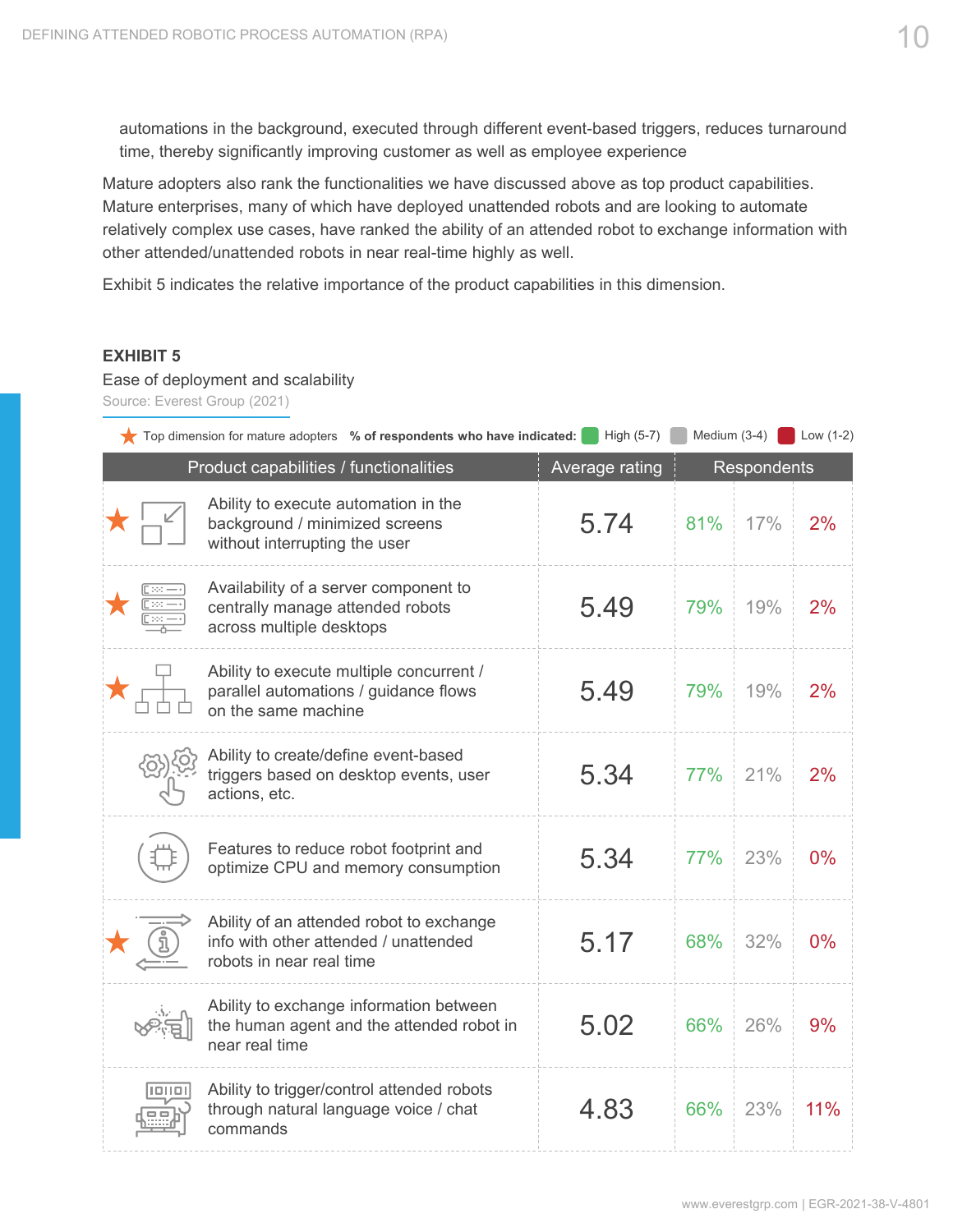#### **Ease of automation development**

Ease of automation development is a core dimension, especially for enterprises in the early adoption stages. It encompasses how easy it is to learn the software and develop automations and incorporates flexibility and ease of robot design and development, reusability, and interoperability. With increasing enterprise focus on democratizing RPA across the organization and enabling citizen developers with limited technical knowledge to create automations on their own, demand for no-code development with drag-and-drop features is rising. It also places more emphasis on access to training materials and documentation that are easy to grasp and follow for business users to start developing automations without significant IT involvement and support. Exhibit 6 shows respondents' relative ranking of the automation development features.

#### **EXHIBIT 6**

#### Ease of automation development

Source: Everest Group (2021)

| Top dimension for mature adopters % of respondents who have indicated:                                  | High (5-7)     | Medium (3-4) |                    | Low $(1-2)$ |
|---------------------------------------------------------------------------------------------------------|----------------|--------------|--------------------|-------------|
| Product capabilities / functionalities                                                                  | Average rating |              | <b>Respondents</b> |             |
| Ability to develop attended and unattended<br>automations in a single platform                          | 5.53           | 74%          | 23%                | 2%          |
| Availability of pre-built connectors/integrations<br>with leading enterprise applications               | 5.51           | 79%          | 19%                | 2%          |
| Extensive libraries of pre-built reusable<br>automation assets                                          | 5.45           | 81%          | 19%                | 0%          |
| Features for collaboration when developing<br>automations                                               | 5.36           | 74%          | 26%                | 0%          |
| Ability to connect to the correct instance<br>when more than one instance of the<br>application is open | 5.34           | 74%          | 21%                | 4%          |
| No-/low-code automation development<br>features such as drag-and-drop                                   | 5.23           | 70%          | 26%                | 4%          |
| Version control and management                                                                          | 5.11           | 68%          | 30%                | 2%          |
| Built-in macro-recorder to create<br>automation workflows                                               | 4.91           | 64%          | 30%                | 6%          |
| Automated workflow generation using<br>desktop process mining capability                                | 4.83           | 62%          | 30%                | 9%          |
| Al-/ML-based built-in guidance feature to aid<br>developers in creating automation workflows            | 4.74           | 64%          | 21%                | 15%         |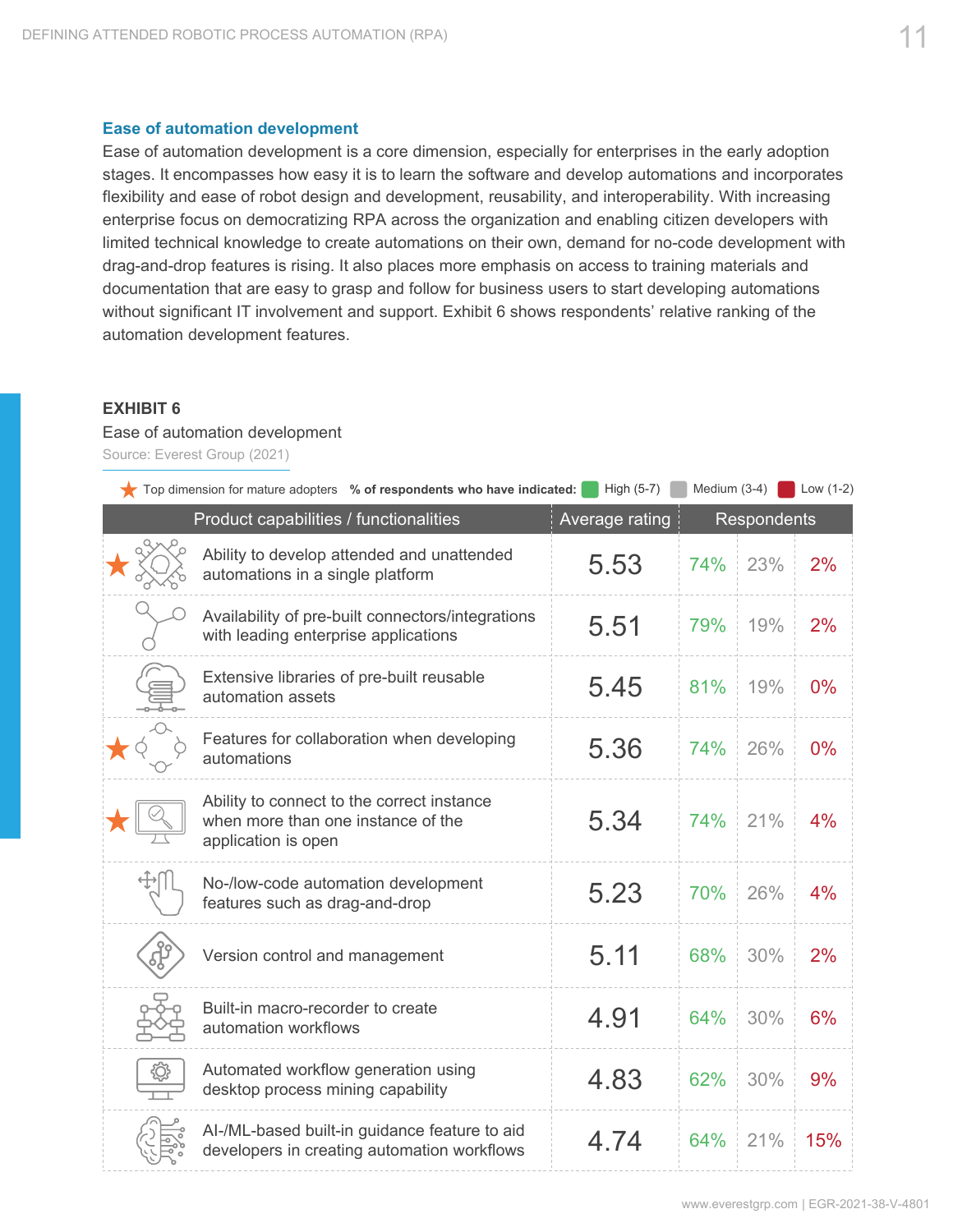We describe the top three ease of automation development features below.

- **Ability to develop attended and unattended automations in a single platform:** having the ability to develop attended and unattended RPA robots in the same platform has various advantages. It is easier to train developers on a single platform than multiple platforms. While some transactional tasks can be fully executed by deploying only unattended or attended robots, most processes require a combination of both. In scenarios where attended and unattended robots must interact with each other, more seamless integration is possible when they have been developed on the same platform. While some enterprises prefer integrating best-of-breed solutions, using the same provider for attended and unattended RPA speeds onboarding, implementation, and deployment
- **Availability of pre-built connectors/integrations with leading enterprise applications:** an attended RPA robot is frequently required to interact with various enterprise applications such as SAP, Oracle, and Microsoft applications while automating different tasks. Pre-built connectors/integrations provide a faster, easier, and more robust way to create automations that involve RPA robots to interact with such applications
- **Extensive libraries of pre-built reusable automation assets:** automations that are commonly used across different processes need not be created every single time. Access to, or the ability to create, a library of such reusable automation workflows, methods, and/or components can significantly reduce the time and effort required to build new workflows and ensure that the quality of these automations adhere to expected standards

Interestingly, a larger percentage of respondents rated the availability of pre-built connectors and reusable automation assets highly (5-7), emphasizing the importance and enterprise awareness of these capabilities. While some basic automation development features are more crucial for enterprises starting their adoption journeys, mature enterprises value more advanced features for developing complex automation workflows. In addition to the ability to develop attended and unattended automations, features to enable collaboration when developing automations and the ability to connect to the correct instance when more than one instance of the application is open, are the top features for mature adopters.

#### **Agent assistance and guidance features**

Respondents to our survey indicated that agent assistance and guidance is one of the key dimensions that differentiates attended RPA from unattended RPA, as these features relate to the core adoption objectives related to improving employee and customer experience. Features such as customizable UIs, unified screen, and contextual triggering of RPA robots enable human agents to seek assistance from an attended robot in near real time, helping them to reduce turnaround time and focus on higherorder work. It is interesting to note that mature adopters ranked this dimension among the top three, while all participating enterprises ranked it lower. Mature adopters, which have more sophisticated robot development capabilities, place more value on advanced features that can further increase employee productivity over other dimensions such as ease of robot deployment.

Based on the enterprises' responses, the top three agent assistance and guidance features include:

 **Unified screen for desktop automation:** a unified screen enables users to leverage attended robots to fetch information from multiple applications into a single easy-to-read screen for the agent, reducing the manual effort needed to access applications and speeding resolution. RPA platforms that offer this capability empower users with a designer to create/edit these dynamic forms/screens. In some cases, these forms can also trigger next best action based on the gathered information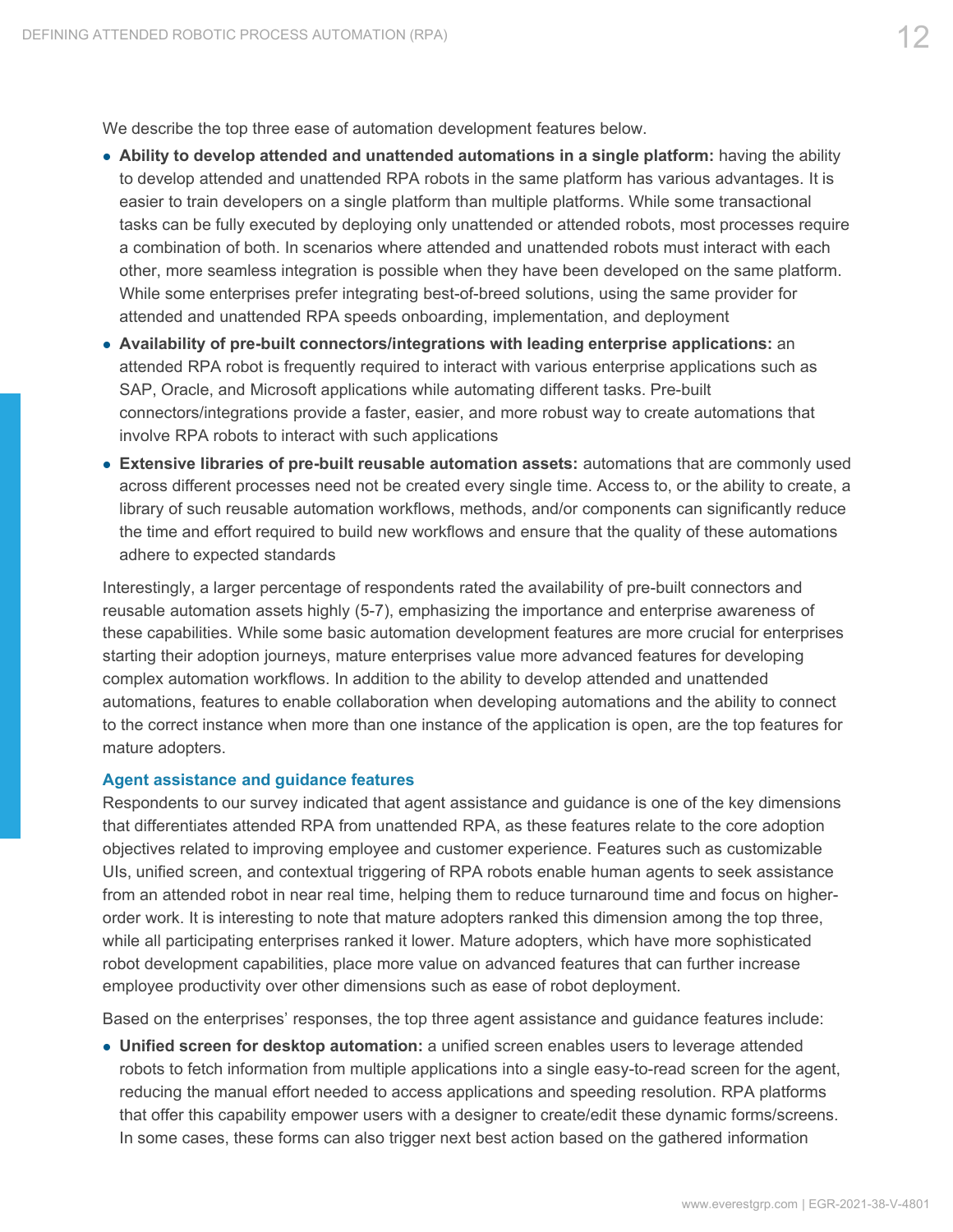- **Ability to create a customizable interactive UI:** custom and interactive UIs streamline robot-agent communication. Users can leverage callouts and on-screen wizards with interactive elements such as buttons, text fields, drop-downs, help bubbles, and tooltips to create highly intuitive UIs with builtin features for step-by-step process guidance, alerts, etc. These UIs can also be created to ask a question requiring a user response, prompting the user to click buttons, complete fields, and upload files, for the attended robot to advance to the next step ,which reduces the time needed for employee training, increases adoption, and improves agent productivity
- **Contextual triggering of robots for agent assistance:** to enable seamless agent-robot interactions, attended robots can be triggered automatically by analyzing customer-agent voice or chat interactions in near real time using Natural Language Processing (NLP) capabilities or integration with chatbots. Agents can also trigger attended robots using voice commands or chat in natural language. These capabilities can integrate with the unified screen for better coordination

Our survey shows that mature enterprises rate the same three features as most important within the agent assistance and guidance dimension, followed by relatively more advanced features such as AIbased next-best-action action recommendation. Exhibit 7 shows the relative importance of solution characteristics constituting the agent assistance and guidance dimension.

#### **EXHIBIT 7**

Agent assistance and guidance features Source: Everest Group (2021)

|   | Top dimension for mature adopters % of respondents who have indicated:                                               | High $(5-7)$   | Medium $(3-4)$ |                    | Low $(1-2)$ |
|---|----------------------------------------------------------------------------------------------------------------------|----------------|----------------|--------------------|-------------|
|   | Product capabilities / functionalities                                                                               | Average rating |                | <b>Respondents</b> |             |
|   | Unified screen for desktop automation to<br>capture relevant data and present it in a<br>customizable screen         | 5.36           | 81%            | 17%                | 2%          |
|   | Ability to create customizable UI such for<br>interactive use cases including on-screen<br>process guidance          | 5.13           | 66%            | 32%                | 2%          |
|   | Contextual triggering of robots for agent<br>assistance by analyzing customer-agent<br>interactions or screen events | 5.13           | 64%            | 36%                | $0\%$       |
| ⇘ | Built-in Al-based next-best-action action<br>recommendation for assisting agents                                     | 5.00           | 64%            | 32%                | 4%          |
|   | Automatic generation of after-call summary<br>and transcript in contact center scenario                              | 4.96           | 70%            | 21%                | 9%          |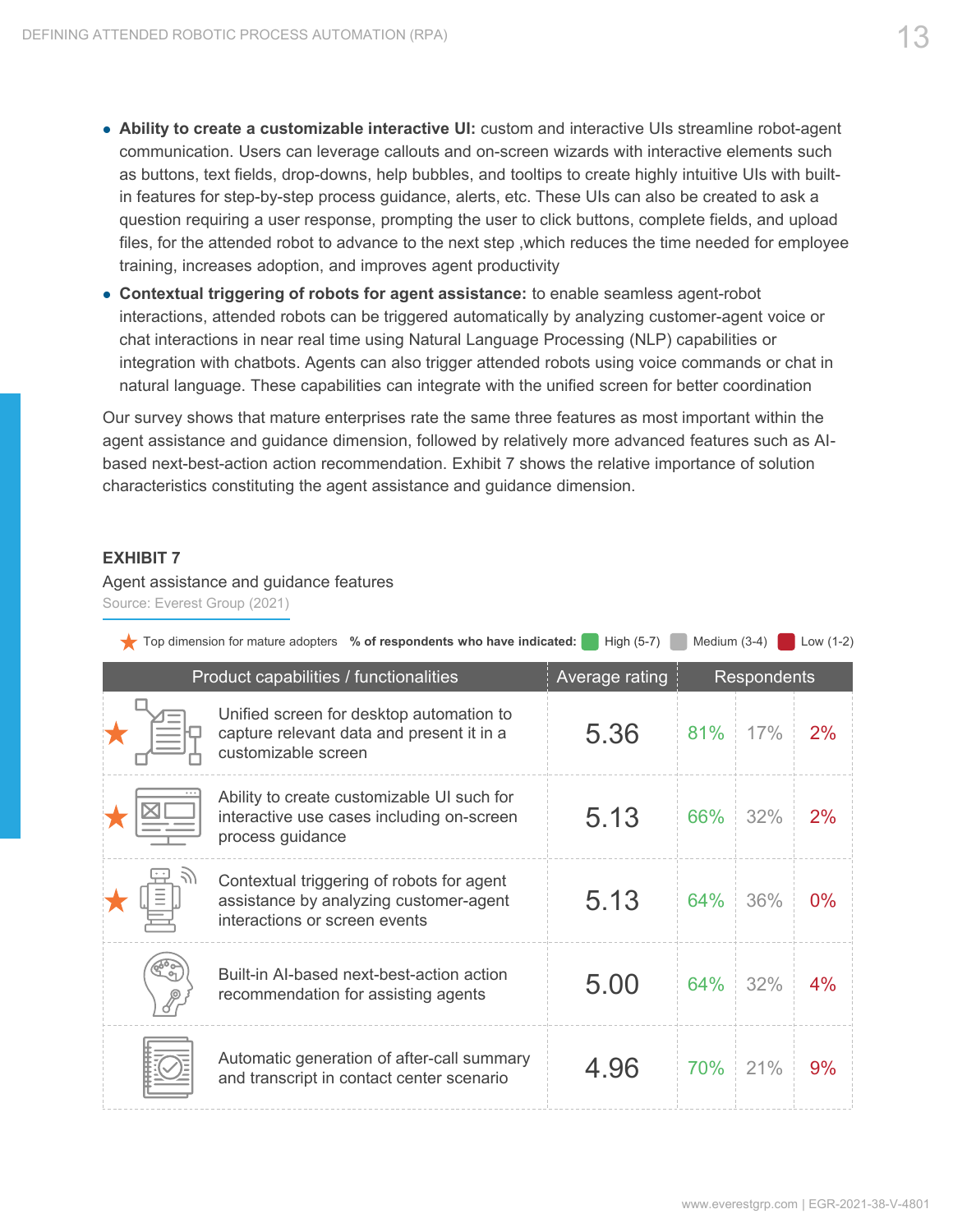#### **Integration with complementary capabilities**

While RPA is extremely useful for automating repetitive tasks, as organizations move along the automation adoption curve, they increasingly need to automate end-to-end processes to drive superior outcomes. To achieve this goal, it is imperative to look at the entire automation lifecycle from discovering automation opportunities and optimizing processes prior to automation to automating judgment-intensive processes and managing a hybrid workforce through comprehensive orchestration capabilities. This requires RPA to integrate and interoperate with other complementary technologies such as process mining, process orchestration, conversational AI, and Intelligent Document processing (IDP). Integrations with these other automation technologies augments attended RPA and significantly enhances the overall value of the deployed automations.

Based on the enterprises' responses, the top three features in this dimension are:

- **Integration with a process orchestrator:** process orchestration software helps business users to manage end-to-end business processes by offering the ability to orchestrate the flow of work across human workers, digital workers (such as RPA, IDP, and conversational AI), and enterprise applications in long-running workflows. Integration of RPA with a process orchestrator / BPM solution helps in automating long complex processes that involve human steps, unattended robots, and attended robots. It expands the scope from task-level automation to process-level automation, thus increasing the overall value. For attended RPA use cases, this integration is crucial as it allows the creation of control points for agents to step into the automation loop wherever needed. It also enables users to trigger multiple attended robots in parallel to execute different parts of a complex process
- **Integration with conversational AI / chatbot:** integration with chatbots can help enterprises automate conversational workflows with bi-directional communication between chatbots and RPA robots. Customer requests that come through self-service channels that involve a conversational AI interface can be executed using an attended robot; for example, the attended robot can be triggered to update a customer address in the database and send a confirmation email to the customer. In cases in which a chatbot receives a complicated customer query that the RPA robots cannot take action on, the attended robot can be triggered to route the query to an employee. Integration with conversational AI can also be used to create a natural language interface through which agents can trigger attended RPA bots using chat/voice commands
- **Integration with Intelligent Document Processing (IDP): IDP software solutions blend the power** of AI technologies to process unstructured and semi-structured documents and extract relevant data that can then be leveraged in a structured format. There are several use cases of attended RPA that involve the robots to handle documents uploaded in image (JPG and PNG) and PDF formats, such as extracting a customer's address from a KYC document to update in the database, invoice processing, and claims processing. Integration with IDP can expand the scope of attended robots to automate document-intensive tasks without human intervention

While mature adopters rank integrations with process orchestrator/BPM and conversational AI solutions, embedded capability, or integration with Business Intelligence (BI) and advanced analytics platforms are the top-rated capabilities under this dimension for that group. As mature enterprises scale up their attended RPA initiatives, the ability to monitor and analyze automations' performance is critical for continued value realization. Integration with a BI tool helps them collect the necessary data and create customized reports to analyze automation performance, enabling them to improve operational decision-making.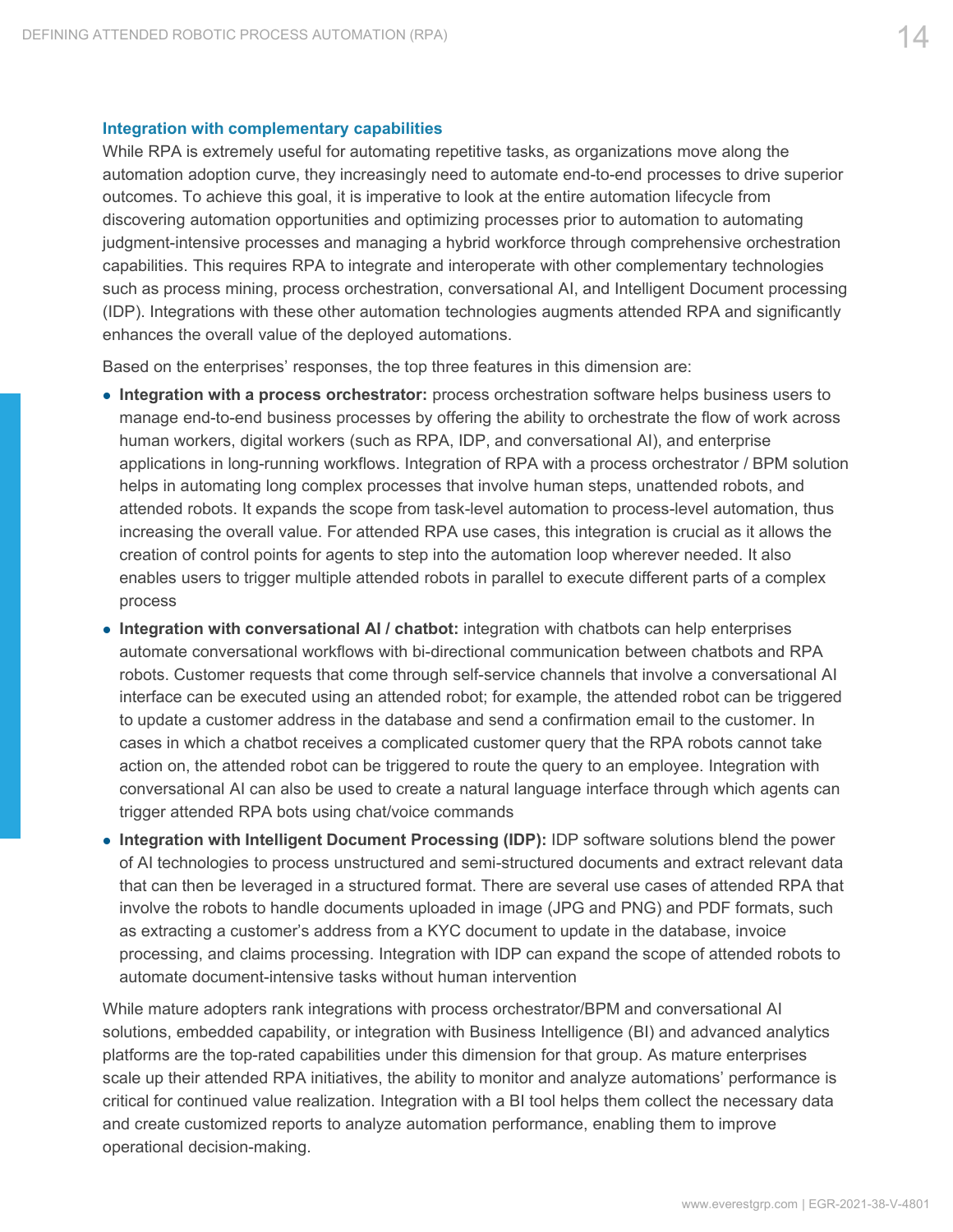<span id="page-14-0"></span>Exhibit 8 shows the relative importance of solution characteristics constituting the integration with complementary capabilities dimension.

#### **EXHIBIT 8**

Integration with complementary capabilities Source: Everest Group (2021)

|  | Top dimension for mature adopters % of respondents who have indicated: High (5-7) Medium (3-4) Nedium (3-4) |  |  |  |
|--|-------------------------------------------------------------------------------------------------------------|--|--|--|
|  |                                                                                                             |  |  |  |

|  | Product capabilities / functionalities                                                                                      | Average rating |     | <b>Respondents</b> |       |
|--|-----------------------------------------------------------------------------------------------------------------------------|----------------|-----|--------------------|-------|
|  | Integration with process orchestrator to<br>handle processes with human, robot,<br>and systems steps                        | 5.47           | 77% | 23%                | $0\%$ |
|  | Integration with conversational AI /<br>chatbot to process customer requests<br>in near real time                           | 5.28           | 71% | 23%                | 6%    |
|  | Integration with Intelligent Document<br>Processing (IDP) to process semi-/un-<br>structured data                           | 5.23           | 72% | 23%                | 5%    |
|  | Embedded capability or integration with<br>Business Intelligence (BI) and advanced<br>analytics platform                    | 5.11           | 70% | 30%                | $0\%$ |
|  | Integration with desktop process mining /<br>task mining to identify/prioritize high-<br>potential automation opportunities | 4.91           | 64% | 36%                | $0\%$ |
|  | Integration with process mining tools to<br>gather data for reporting and analytics                                         | 4.66           | 64% | 32%                | 4%    |

## Other provider capabilities that matter to enterprises

There is more to enterprise attended RPA than just technology; there are a variety of other provider capabilities on top of product functionality that are critical to making a solution enterprise-grade. Any technology that is not well supported does not have a place in the enterprise.

We asked study participants to rate some of the key provider capabilities, beyond the core product offering, on their level of importance to them; Exhibit 9 shows these ratings.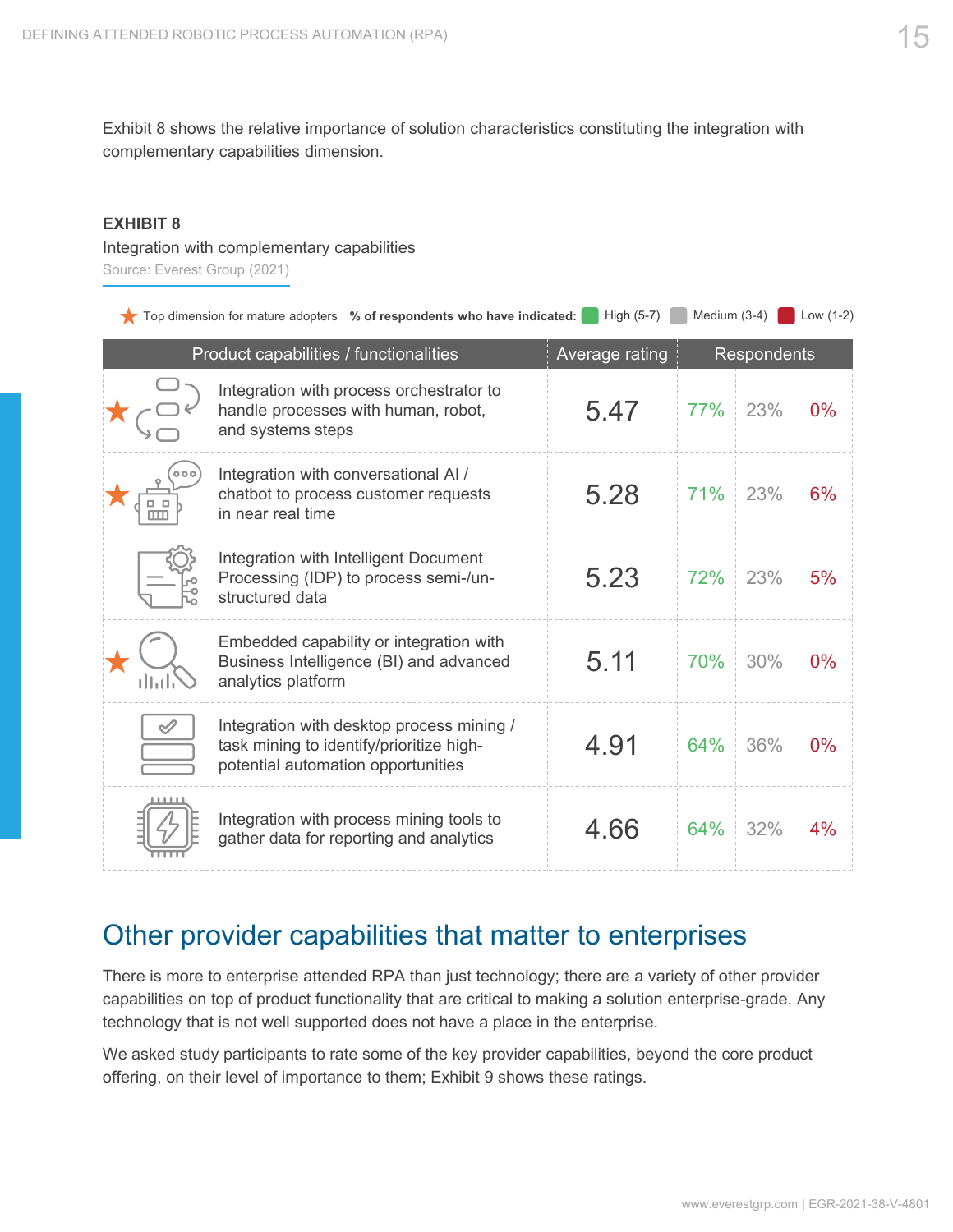#### **EXHIBIT 9**

#### Other provider capabilities that matter to enterprises

Source: Everest Group (2021)



The other provider capabilities that matter to enterprises (in decreasing order of importance) are:

- **Good product support and maintenance services:** On-time product support and maintenance services are crucial for a successful attended RPA adoption. Features such as an embedded help tools, regular software maintenance support, migration toolkits, and an online user community and support forum provide enterprises with the means to successfully maximize the value out of their attended RPA investments
- **Strong complimentary technology ecosystem:** given that enterprises today are focused adopting different automation technologies in a more holistic manner to extract more value from their deployed RPA solutions, a strong ecosystem of complementary technologies is increasingly important
- **Easy access to robust product training:** support for on-site and online training in different regional languages either by the provider or via training partners, free training modules, and role-based courses help in wider adoption of attended RPA across the organization
- **Strong ecosystem of implementation partners:** a good ecosystem of implementation partners increases enterprises' preferences for an RPA solution as it helps them get consultants or bring in skills when needed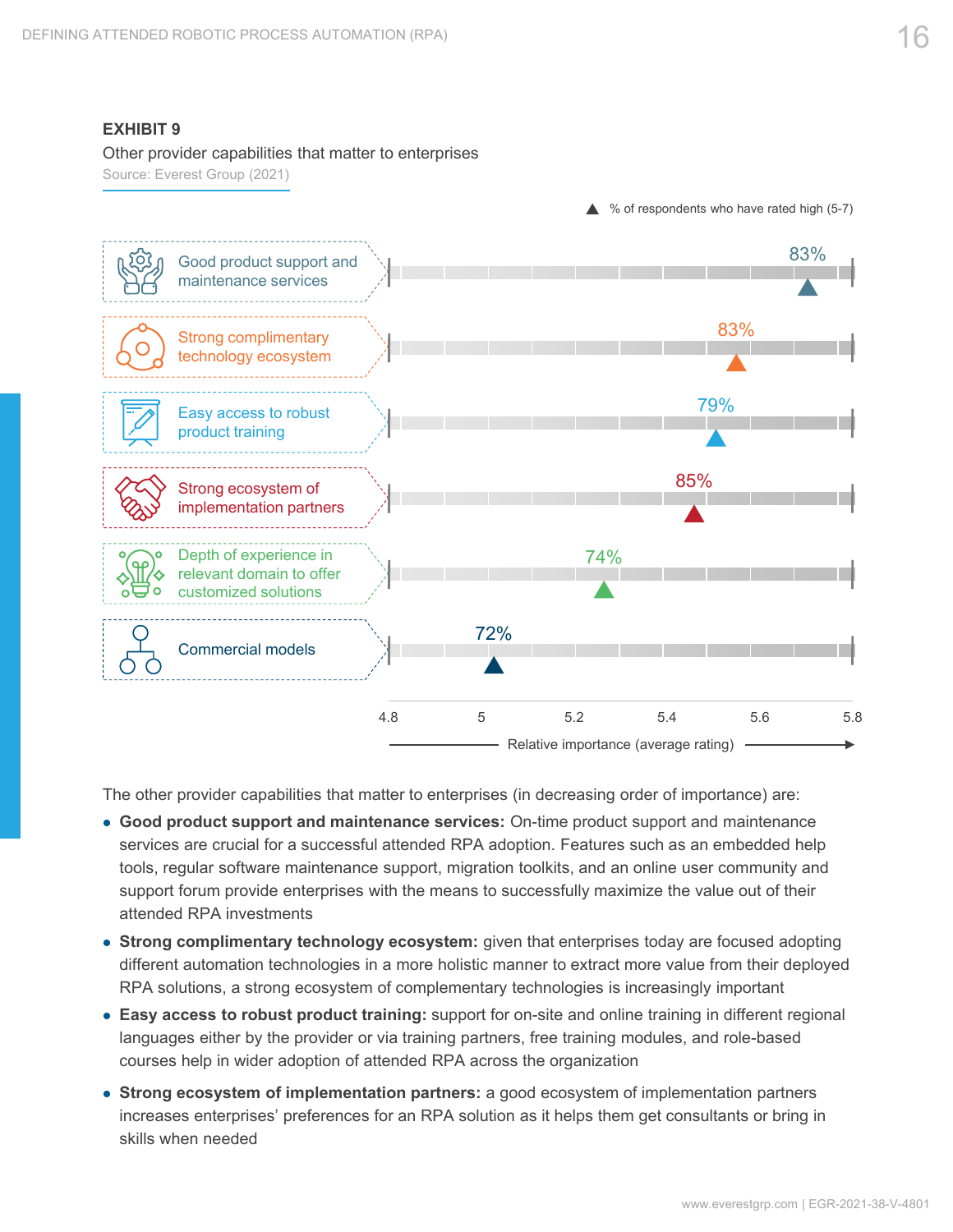- <span id="page-16-0"></span> **Domain expertise to offer customized solutions:** respondents indicated that, while the depth of experience in the relevant domain may not be a top criterion, it often is a key differentiating factor between providers
- **Commercial models:** while commercial models are low on enterprises' priority lists as a make-orbreak criterion, pricing constructs that require low upfront investments and provide more flexibility to scale up or down are often preferred

## Key barriers to adopting/scaling attended RPA

To realize superior value from their investments in attended RPA, it is important for organizations to understand the key challenges they may face in adopting and scaling attended RPA. Exhibit 10 ranks the top challenges enterprises in implementing attended RPA. We also surveyed enterprises that have adopted unattended RPA but not attended RPA; Exhibit 10 notes the top three challenges these enterprises faced as they attempted to expand the scope of their programs from unattended to attended RPA.

#### **EXHIBIT 10**

Challenges to adopting/scaling attended RPA Source: Everest Group (2021)

|     | Challenges faced by enterprises in                                     | % of enterprises          |
|-----|------------------------------------------------------------------------|---------------------------|
|     | adopting/scaling attended RPA                                          | indicating as key barrier |
|     | <b>Constituting and implementing</b><br>a CoE / operating model        | 68% ●                     |
|     | Training/accessing resources to<br>develop and use attended automation | 64%                       |
|     | Lack of awareness about potential<br>value of attended RPA             | 61%                       |
|     | Implementing the right change<br>strategy and approach                 | 61%                       |
|     | Creating a robust automation<br>strategy and roadmap                   | 55%                       |
|     | <b>Removing roadblocks from</b><br>compliance and security functions   | 50%                       |
| КОЛ | Maintaining a healthy pipeline of<br>opportunities                     | 47%                       |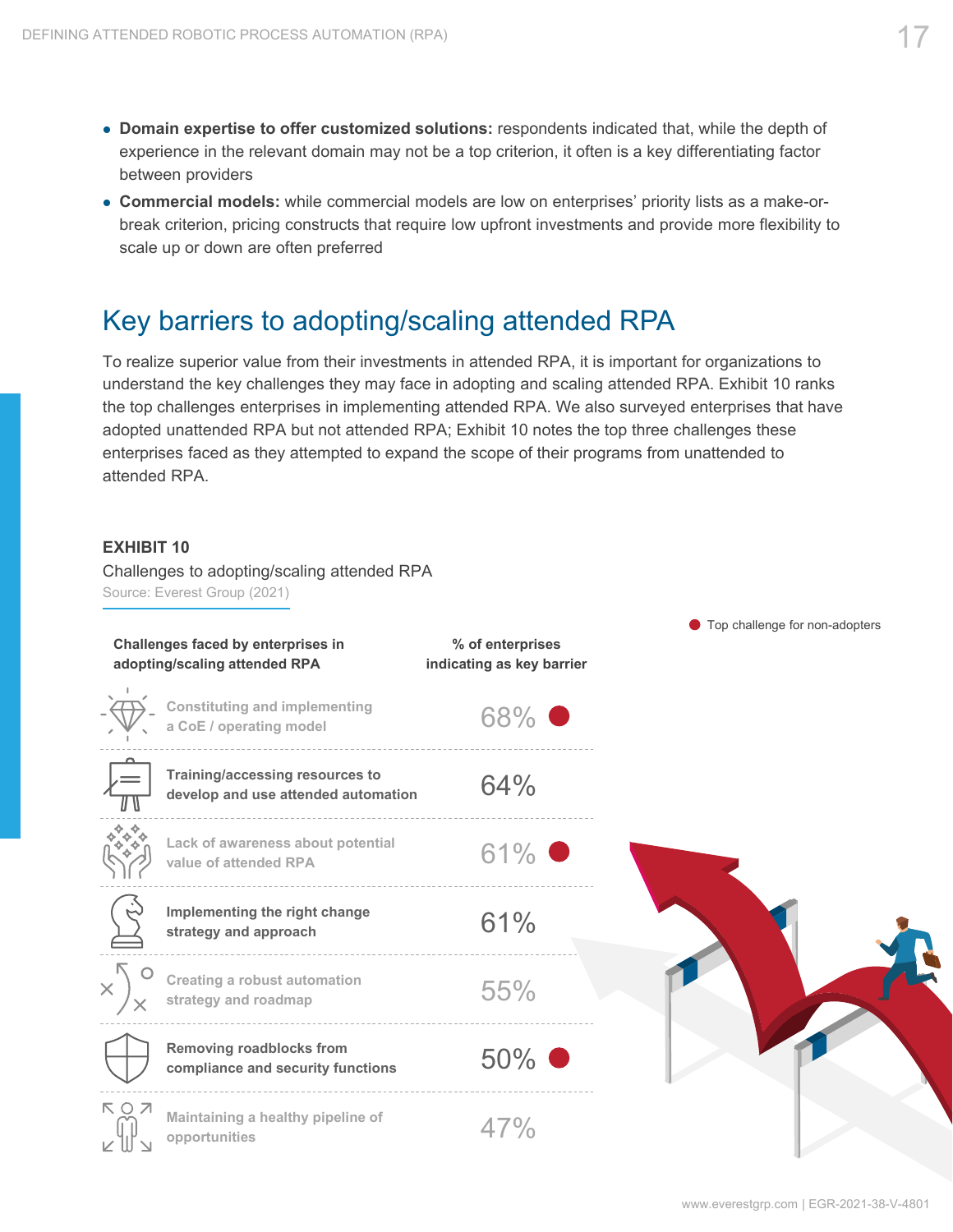Digging deeper into the top three challenges:

- **Constituting and implementing a CoE / operating model:** a CoE provides a foundational structure and governance framework for successful automation execution, ensures strategic alignment among all the stakeholders involved, and equips the enterprise with a forum to share resources and discuss challenges and best practices. However, constituting and implementing a CoE can be challenging as it requires dedicated funding and support, cross-functional members from different parts of the organization such as IT and business, and the right operating model (centralized vs. decentralized vs. hybrid), for a successful implementation
- **Training/accessing resources to develop and use attended automation:** an organization can realize the potential of attended RPA only when it acquires or develops relevant talent. To enable existing employees to become citizen developers, they need to be incentivized through the right rewards and recognition and provided the necessary training to acquire those skills. Difficulty in acquiring and retaining automation-skilled talent and high training costs to develop in-house skills further limit talent accessibility and poses a significant threat to project success
- **Lack of awareness about potential value of attended RPA:** when compared to unattended RPA, there is a significant lack of awareness among C-suite executives as well as employees around the strategic and operational benefits attended RPA offers. The CoE must work along with the attended RPA provider to educate the right stakeholders and evangelize attended RPA across the organization by demonstrating early wins through carefully chosen Proof-of-Concept (PoC) / pilot projects

While constituting a CoE and lack of awareness about potential value from attended RPA are common challenges for both adopters and non-adopters of attended RPA, non-adopters have also highlighted that removing roadblocks from compliance and security functions is a significant barrier. While this is a concern for unattended RPA adoption as well, its severity is higher for attended RPA especially in the case where the robot licenses are distributed among employees and not centrally monitored (versus unattended RPA, which is usually driven with a top-down approach and where the robots are centrally managed and controlled with significant involvement of enterprise IT). Hence, it becomes critical to choose a provider that offers advanced capabilities which allow distributed attended RPA licenses to be monitored centrally.

Removing roadblocks from compliance and security functions emerging as a major barrier also links to the preference that we observed earlier that data security & governance are very important features of enterprise attended RPA. Attended RPA robots access enterprise systems and the underlying data using human agent credentials and require organizations to have robust access control mechanisms in place to avoid unauthorized access and accountability issues. Obtaining buy-in from compliance and IT security functions is critical to allow attended RPA robots to access sensitive data such as Personal Identifiable Information (PII) to execute enterprise-wide automation projects.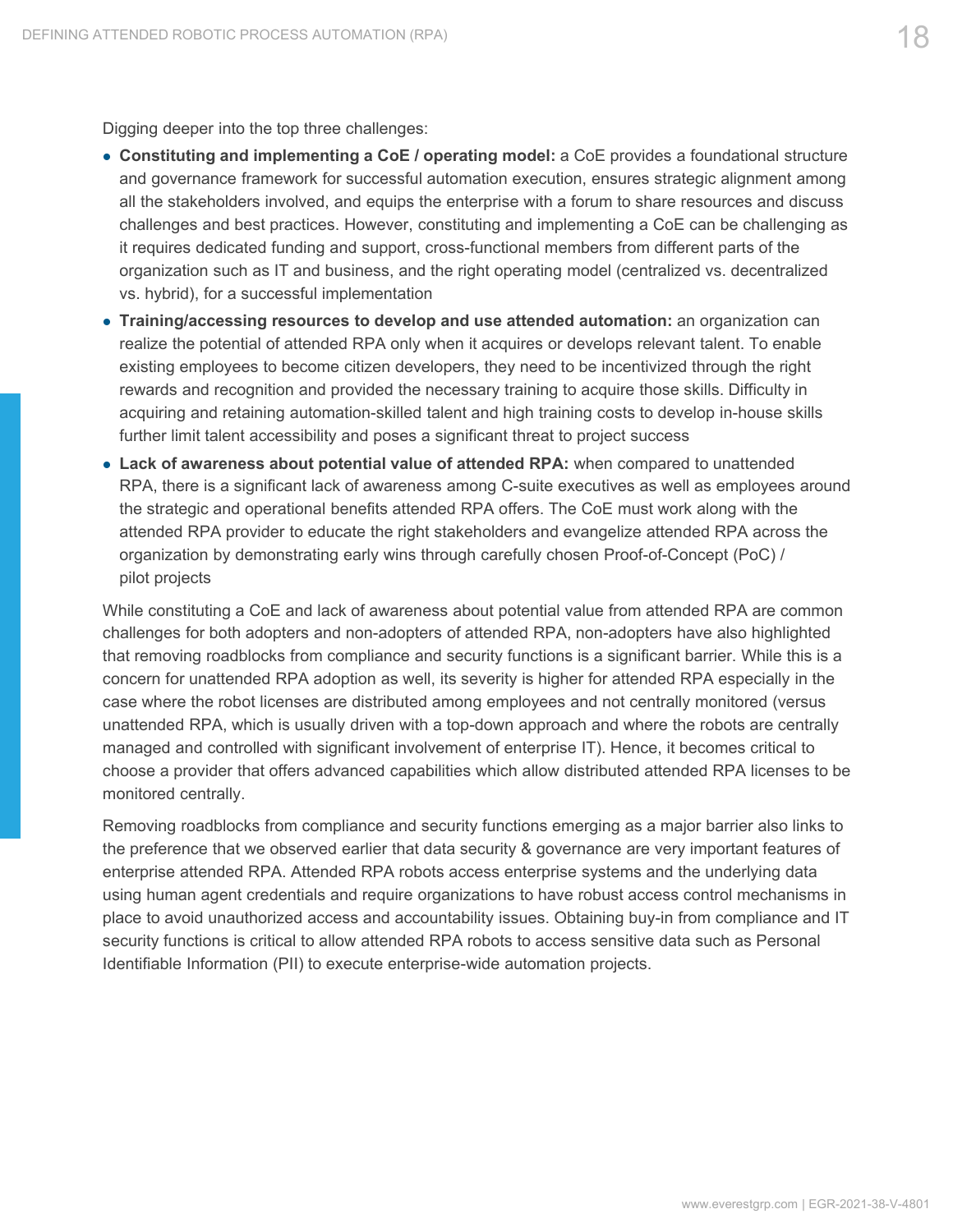## <span id="page-18-0"></span>Best practices for successful adoption

#### **Mature enterprises shared a variety of best practices they used to overcome these challenges:**



#### **Secure executive sponsorship and empower the CoE**

Mature adopters commonly recommend formulating and empowering the CoE early in the automation journey as a vital success factor. Securing executive sponsorship can help fund the CoE as it creates the foundational structure and governance framework for a successful automation program.

#### **Appoint champions to drive awareness**

Identifying program torch bearers from among employees can aid in spreading awareness about attended RPA technology and its benefits, addressing concerns, and disseminating success stories. They can help other employees overcome resistance in adopting the solution and help project managers deliver outcomes in collaboration with other team members. The champions can also facilitate change management by helping enterprises position attended RPA as a means to reduce repetitive and manual work and as an opportunity for employees to focus higher value work.

#### **Drive citizen developer-focused training programs**

Mature enterprises suggest using several strategies to secure the right talent for automation initiatives, including implementing dedicated internal training programs, leveraging third-party service providers to help in-house attended RPA development skills, and offering continuous learning and upskilling. Some enterprises also develop a range of educational assets such as demo presentations, videos, and help guides to better enable citizen developers to create automations on their own.



#### **Enable a crowd-sourcing approach for use case identification**

Mature enterprises endorse adopting a bottom-up or crowd-sourcing approach to use case identification, which has the added benefit of having more ideas bubble up from process owners themselves. To drive citizen-led discovery, many mature enterprises have set up dedicated portals where business users can submit automation ideas that the CoE prioritizes for large-scale adoption based on factors such as the scope of the automation, productivity gains, reduction in process time, process criticality, and potential cost savings / ROI.



#### **Partner with enterprise IT early on**

Ensuring that enterprise IT is on board from the start is crucial to program success, as it helps in understanding the current application landscape and infrastructure requirements for relevant technology implementations, as well as in addressing data security and privacy considerations (such as access to system data and enterprise applications).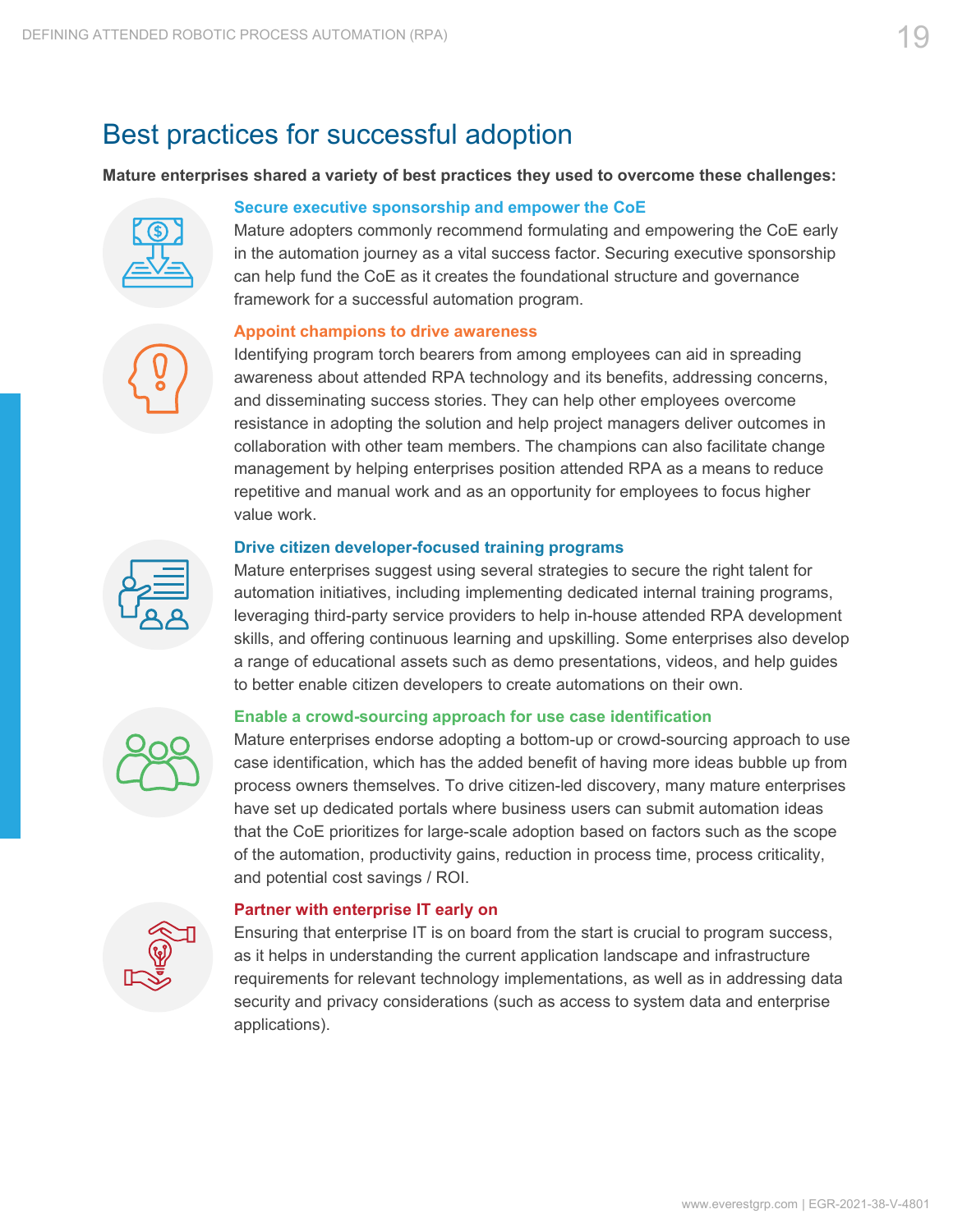## <span id="page-19-0"></span>**Conclusion**

The need for digital transformation has grown significantly following the pandemic, and automation has emerged as a key enabler in this regard. While generating cost savings and driving operational efficiencies have traditionally been the major drivers for RPA adoption, enterprises are increasingly focusing on improving employee experience and customer satisfaction as the key objectives of RPA adoption.

Consequently, the demand is rising for attended RPA, a platform that empowers employees with their own personal digital assistants, enabling them to automate mundane repetitive tasks and allowing them to focus on more value-adding work. However, to achieve meaningful impact, it is vital to select the right enterprise-grade attended RPA solution.

Our research explores the key product capabilities that make a solution enterprise-grade and reveals that enterprises are looking for a secure and robust attended RPA platform that is easy to deploy and scale and offers a user-friendly robot development environment. Enterprises that want to significantly scale up their attended automation deployments also need advanced agent assistance and guidance features to better augment their employees and unlock more value from these investments. In addition to core solution features, other provider capabilities such as product maintenance and support, ease of access to product training, an ecosystem of complementary technologies and implementation partners, and relevant domain expertise are key enterprise considerations.

To ensure superior outcomes from attended RPA adoption, it is imperative to select a solution with enterprise-grade capabilities, evaluate other provider capabilities that are crucial for successful implementation, be cognizant of the challenges that might hinder organization-wide adoption, and learn from the best practices of mature adopters to address these challenges and achieve success.